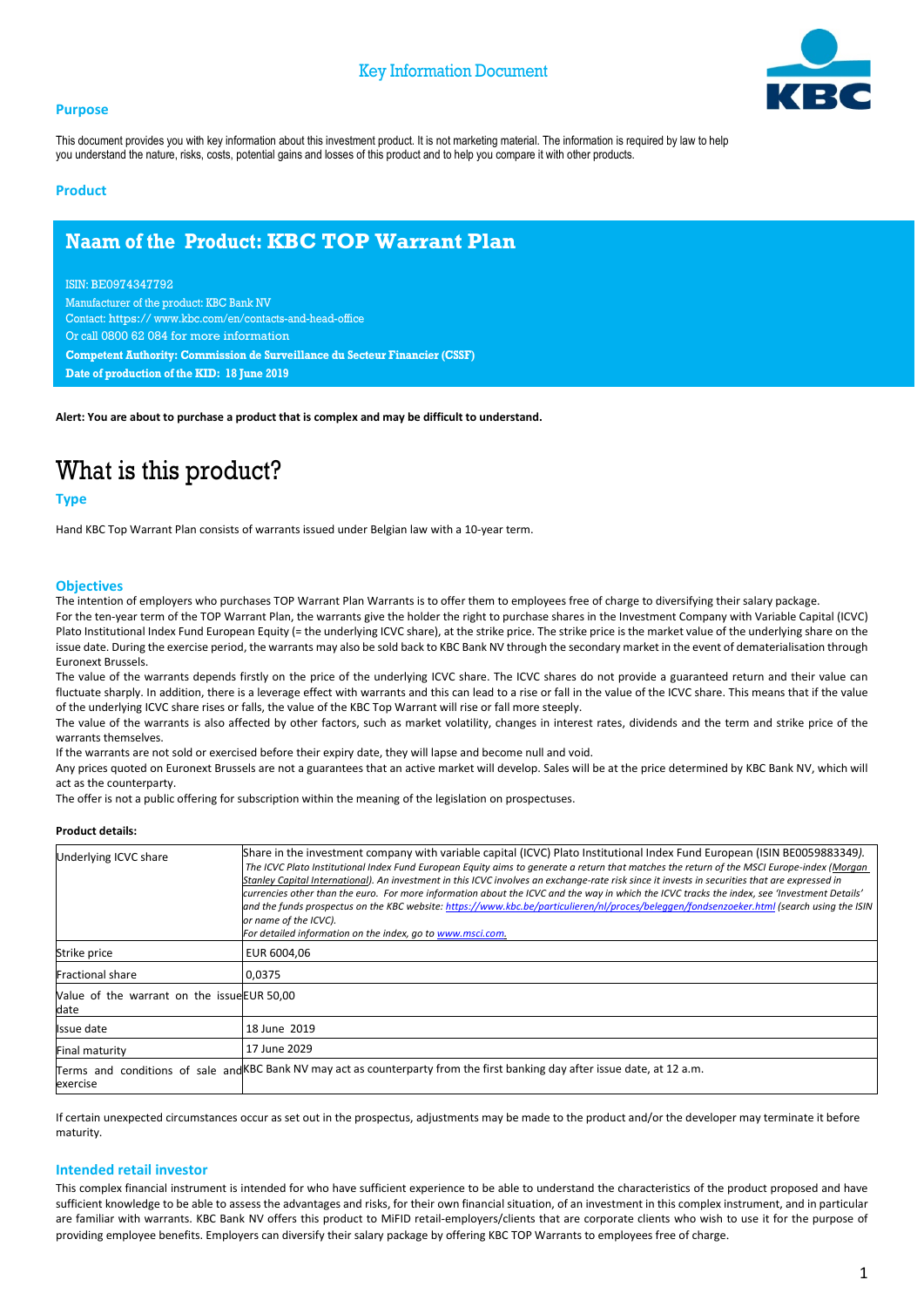# What are the risks and what could I get in return?



The summary risk indicator is a guide to the level of risk of this product compared to other products. It shows how likely it is that the product will lose money because of movements in the markets or because we are not able to pay you. . We have classified this product as 1 out of 7, which is 1 the highest risk class.

This product does not include any protection from future market performance so you could lose some or all of your investment. If we are not able to pay you what is owed, you could lose your entire investment.

### Performance scenarios

| <b>Investment EUR 10.000</b><br><b>Scenarios</b> |                                     | 1 year        | 5 years       | 10 years (Maturity date<br>25 april 2028) |
|--------------------------------------------------|-------------------------------------|---------------|---------------|-------------------------------------------|
| <b>Stress scenario</b>                           | What you might get back after costs | 910,01 EUR    | 63,71 EUR     | 0,00 EUR                                  |
|                                                  | Average return each year            | $-90,71%$     | $-19,86%$     | $-10,00\%$                                |
| Unfavourable scenario                            | What you might get back after costs | 2.344,80 EUR  | 662,04 EUR    | 0,00 EUR                                  |
|                                                  | Average return each year            | -76,40%       | $-18,67%$     | $-10,00\%$                                |
| Moderate scenario                                | What you might get back after costs | 6.074,38 EUR  | 7.718,78 EUR  | 7.839,77 EUR                              |
|                                                  | Average return each year            | $-39,18%$     | -4.56%        | $-2,16%$                                  |
| Favourable scenario                              | What you might get back after costs | 11.120,74 EUR | 32.011,26 EUR | 57.968,66 EUR                             |
|                                                  | Average return each year            | 11,18%        | 44.00%        | 47,97%                                    |

This table shows the money you could get back until the expiration date, under different scenarios, assuming that you invest EUR 10.000. The scenarios shown illustrate how your investment could perform. You can compare them with the scenarios of other products.

The scenarios presented are an estimate of future performance based on evidence from the past, and are not an exact indicator. What you get will vary depending on how the market performs and how long you keep the investment/product.

The stress scenario shows what you might get back in extreme market circumstances, and it does not take into account the situation where KBC Bank NV. are not able to pay you.

The figures shown include all the costs of the product itself, but may not include all the costs that you pay to your advisor or distributor. The figures do not take into account your personal tax situation, which may also affect how much you get back.

### What happens if KBC Bank NV. is unable to pay out?

Repayment depends on the solvency of KBC Bank NV. KBC Bank NV did have sufficient resources to meet its payment obligations for this product, e.g. if it became insolvency, you could lose your entire investment. This product is not covered by any deposit guarantee scheme or by any other form of guarantee. Repayment depends on the solvency of KBC BANK NV.

### What are the costs?

#### **Costs over time**

The Reduction in Yield (RIY) shows what impact the total costs you pay will have on the investment return you might get. The total costs take into account one-off, ongoing and incidental costs.

The amounts shown here are the cumulative costs of the product itself, for three different holding periods. They include potential early exit penalties. The figures assume you invest EUR 10.000. The figures are estimates and may change in the future.

The person selling you or advising you about this product may charge you other costs. If so, this person will provide you with information about these costs, and show you the impact that all costs will have on your investment over time.